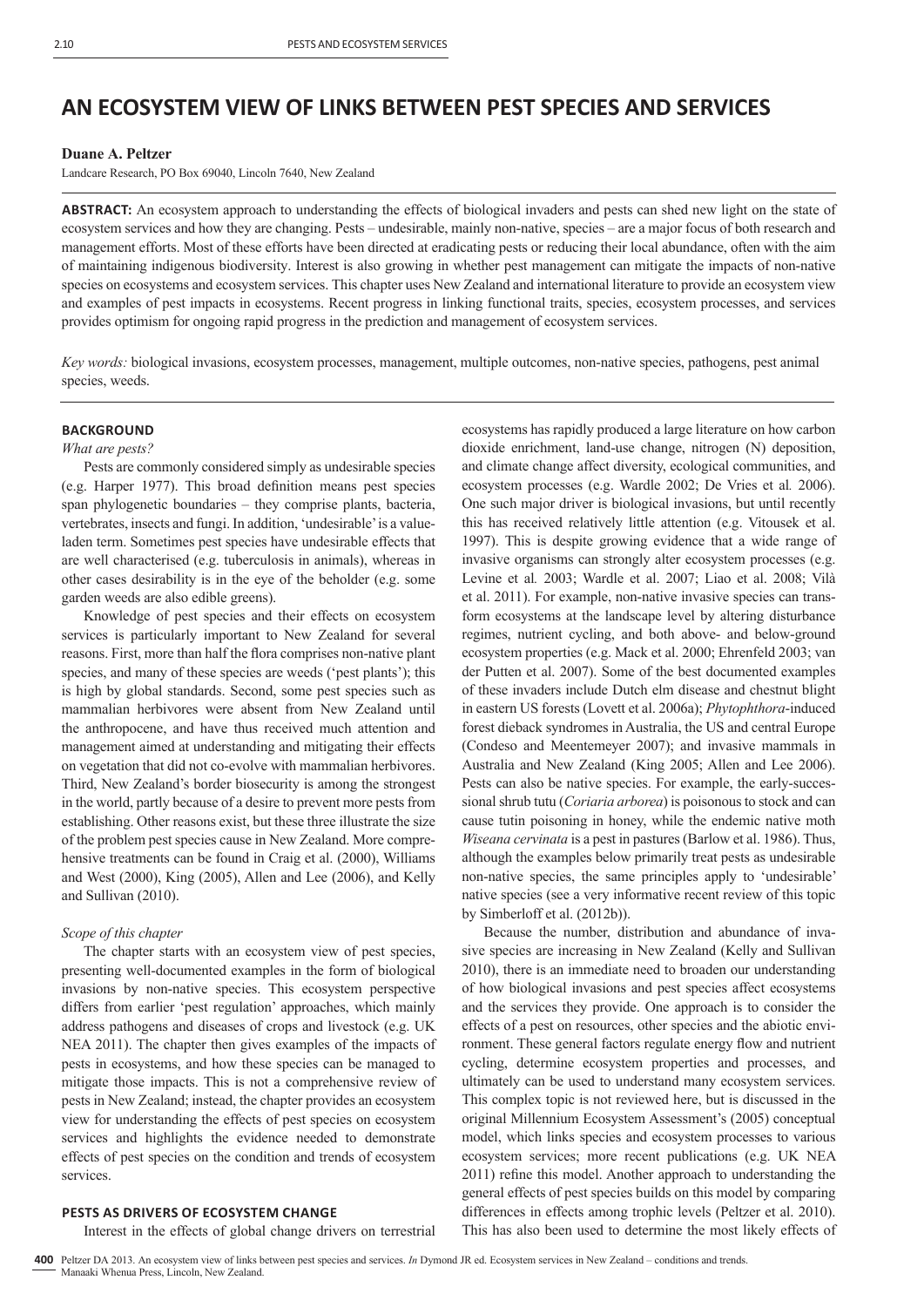species in general in ecosystems (e.g. Zavaleta et al. 2001; Wardle 2002; Strayer et al. 2006; Peltzer et al. 2010). Pest species from different trophic groups are generally thought to have contrasting but predictable effects in ecosystems (Figure 1); some examples of this are provided below.

# *Pest plants*

Pest plants (weeds) are primary producers, and thus affect ecosystem primary production directly through their own photosynthesis and respiration, and indirectly by affecting decomposition and nutrient fluxes (De Deyn et al. 2008; Figure 1A). Weeds are widely thought to be more productive than co-occurring native species because of a coordinated set of functional traits associated with rapid nutrient uptake, tissue turnover and growth, as well as the absence of enemies or pathogens from their home range (Sutherland 2004; Mitchell et al. 2006; Vile et al. 2006; Leishman et al. 2007; Blumenthal et al. 2009; Peltzer et al. 2009). Furthermore, litter from invaders is often more easily decomposed (e.g. Allison and Vitousek 2004; Litton et al. 2008; Kurokawa et al. 2010), potentially resulting in higher nutrient availability and primary production but also faster loss of organic matter from the ecosystem. The net effects of these processes could either increase or decrease ecosystem processes such as net carbon (C) sequestration. In general, the importance of indirect effects – for example, impacts mediated through intermediate species – is less well understood (Ellison et al. 2005; Didham et al. 2007; Sax et al. 2007). For example, weeds may influence the relative performance of other species, leading to successional pathways different from those in similar systems dominated by native plant species (e.g. Sullivan et al. 2007; Dickie et. al. 2011). In addition, weed effects in ecosystems are context-dependent (i.e. can depend on local conditions or species pools) and can interact with abiotic factors such as climate (e.g. Jackson et al*.* 2002; Wilson and Pinno 2013); this suggests that broader, crosssystem primary data are needed if meaningful generalisations are to be developed.

### *Pest herbivores*

The direct effects of mammalian herbivore pests on forests through the consumption of seeds, cambium, roots, or foliage have been relatively well studied. For example, defoliation of the forest canopy by brushtail possums in New Zealand has been extensively studied (e.g. Campbell 1990; Bellingham et al. 1999; Cowan 2001, 2005; Nugent et al. 2001; Gormley et al. 2012). These direct effects can regulate recruitment, growth, and mortality of trees (e.g. Coomes et al. 2003; Husheer et al. 2006), with potentially important consequences for C sequestration and other ecosystem processes (Waring and Schlesinger 1985; Peltzer et al. 2010). Furthermore, introduced herbivores can also indirectly affect soil C and nutrients by altering the quantity and quality of resources returned to the soil, and several mechanisms have been proposed that can have either positive or negative consequences for net below-ground C sequestration. Globally, some of the best studied examples of this are for pest ungulates in New Zealand forests (e.g. Wardle et al. 2001; Bardgett and Wardle 2003; De Deyn et al. 2008). In the longer term, the direct and indirect effects of herbivory change both the structure (e.g. biomass) and composition (e.g. plant and soil biotic community) of vegetation, soils and ecosystem processes (Figure 1B).

# A. Primary Producers



**FIGURE 1** Summary of energy (biological carbon, C) flows through various ecosystem trophic levels. Individual panels depict the predicted major pathways of influence, for pest species from different trophic levels, on ecosystem C changes. Width of arrow depicts the relative importance of a pathway with respect to C flow. Most effects of trophic groups on NEP (net ecosystem production) are mediated indirectly through primary producers (NPP). External gains and losses of C represent subsidies or losses to an ecosystem of C via non-biological activities such as fire or atmospheric deposition. Pathogens and mutualists are 'special cases': they can modulate NPP with minimal C consumption. Although differences in energy flow is depicted here to illustrate differences between pests of different trophic status, analogous relationships can be constructed for other ecosystem properties or processes. (Modified from Peltzer et al. 2010.)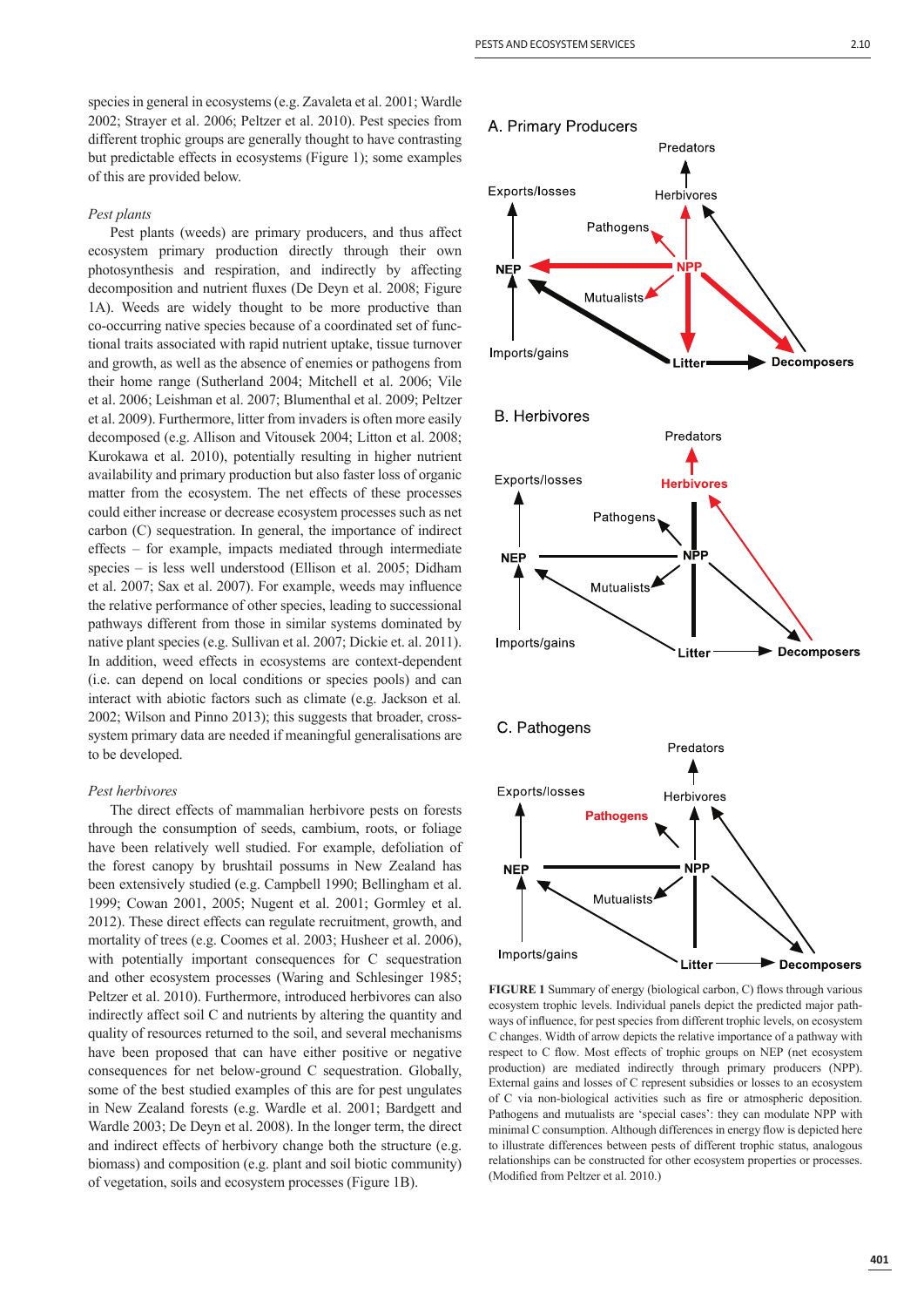### *Pest pathogens and mutualists*

Pathogens or invertebrates directly damage tissues or leaves and indirectly change phenology, physiological processes (e.g. photosynthesis), and foliar C and nitrogen (N) dynamics (e.g. Brockerhoff et al. 2006; Lovett et al. 2006a; Schmitz 2008; Nabity et al. 2009; Figure 1C). Although the damage caused to vegetation by invasive pests and pathogens is relatively well documented (e.g. Leibold et al. 2004; Brockerhoff et al. 2006; Loo 2009), the underlying mechanisms and effects on ecosystems processes are not. Both insect herbivores and plant pathogens can affect ecosystems: in the short term through damage to host species, and in the longer term through changes in species performance or composition. Similarly, pest species can form important mutualistic interactions either with the hosts of other pests or with resident native species. The best-documented examples include changes in pollination, reproductive output, seed dispersal, N fixation, and soil nutrient uptake by canopy trees and early-successional plant species (e.g. Reinhart and Callaway 2006; Aizen et al. 2008). For example, invasive N-fixing plants often increase live biomass pools or accrete nutrients when suitable N-fixing mutualists (e.g. rhizobia) are available (e.g. Lafay and Burdon 2006; Parker et al. 2006). Similarly, invasive ectomycorrhizal fungi associated with tree roots may enhance nutrient uptake, growth, rates of biomass C accumulation, and plant establishment in new habitats (Reinhart and Callaway 2006; Dickie et al. 2010). In all of these cases, the magnitude of the effects will depend on the lethality of the pathogen or the benefits of the mutualist, the host specificity of the pest species, and the size of the contribution the host species makes to the ecosystem processes (e.g. Lovett et al. 2006a, b). Explicit tests of this hypothesis are rare but are recognised as an important avenue for future research efforts (e.g. Wardle et al. 2011).

# **HOW ARE IMPACTS IN ECOSYSTEMS MANIFESTED IN SERVICES?**

Pest species affect ecosystem services by altering ecosystem properties and processes (Strayer 2012). The ecosystem impacts of individual species or, more recently, combinations of species have received growing interest internationally (Wardle et al. 2011; Cardinale et al. 2012). More generally, Parker et al. (1999) described the impact of non-native plant species as the product of abundance, distribution, and per capita effects. Distribution and abundance are the fundamental information for assessing the likely importance of any pest species. Per capita effects are somewhat more difficult to determine, and can include effects on resource abundance or quality, the presence or performance of other species, habitat quality or quantity, or disturbance regime. Despite the huge growth in studies of ecosystem impacts of invasive organisms in the past decade, few studies explicitly link these impacts to ecosystem services. In addition, a recent review of this literature by Hulme et al. (2013) demonstrates broad-scale biases in study organisms and in the evidence available to predict pest impacts on services.

Most literature on pest species does not take an ecosystem view, but instead provides fundamental information on the distribution, negative effects, ecology, or management of the species. Some studies go one step further by evaluating the effects of invasion or management of pest organisms on biological diversity, or on selected ecosystem properties or processes. For example, a search of the Web of Science (27 April 2013) using the key phrase: (pest or weed or pathogen) and (regulation or management) and "New Zealand" and (ecology or ecosystem or diversity

or service\*) yielded 165 publications; of these, fewer than 5% report some aspect of an ecosystem process that could be used to derive an effect on services. More generally, a global review of literature showed that loss of native diversity had negative effects on primary production or decomposition that were comparable with other global drivers including drought, nutrient addition, carbon dioxide fertilisation, acidification, or increased ultraviolet radiation (Hooper et al. 2005, 2012). In summary, although the effects of pest organisms are expected to affect ecosystem services, evidence to demonstrate this is weak for all but a few well-characterised species and systems, both in New Zealand and internationally.

# **LINKS BETWEEN PEST MANAGEMENT AND ECOSYSTEM SERVICES**

Pest management, particularly of environmental weeds, mammals, or biosecurity threats to primary production, is a major focus of science and conservation activities in New Zealand (e.g. Williams and West 2000; Parkes and Murphy 2003; Allen and Lee 2006; Clayton and Cowan 2010). This reflects the sheer size of the perceived problem of negative effects caused by introduced non-native species. For environmental weeds, this has led to either 'species-led' or 'site-led' management of weed species, depending on whether the goal of management is to eradicate a pest species or to protect a highly-valued site (e.g. Williams and West 2000). Although eradication is the ultimate goal of pest management, this is rarely achieved, for several reasons, for example low species detectability, limited resources for control efforts, or pest reinvasion (e.g. Kettenring and Adams 2011; Panetta et al. 2011). Therefore, most management reduces either the distribution or abundance of pests, with a coincident reduction of impact (sensu Parker et al. 1999).

In many cases, the most direct negative impact mitigated by pest management is a decline in biodiversity. Pests can influence several aspects of diversity, including species, functional, or phylogenetic diversity. This has led to the view that controlling invasive species should benefit diversity, but the underpinning research often lags behind management or policy needs (e.g. Hyvönen et al. 2007; Burrows et al. 2008; Simberloff et al. 2012a; Hulme et al. 2013). Understanding the implications of invasive species and their management on diversity, ecosystem processes or services requires answers to several questions. Do biological invaders cause important changes in diversity or ecosystem processes (either positive or negative) compared to other drivers? How might these effects be mitigated by management? How might pest species or invaded systems best be prioritised for management? These issues are complex and covered more thoroughly elsewhere (e.g. Hulme 2006; Gordon et al. 2008; Strayer 2012).

Invasion by a non-native organism occurs in three main stages, and the corresponding management opportunities are border interception, prevention of establishment and spread, and eradication of naturalised populations (Hobbs and Humphries 1995; Hulme et al. 2008). Furthermore, for non-native naturalised species, weed and pest risk assessment systems (including those based on expert opinion) have been developed to prioritise pest species thought to have detrimental effects (e.g. Williams and West 2000; Daehler et al. 2004; Caley et al. 2006). Because the impacts of invaders increase with increases in their distribution, abundance, per-capita effects (Parker et al. 1999; Strayer 2012), and divergence in function from native species (i.e. 'functional distinctiveness', Wardle et al. 2011), high priority pest species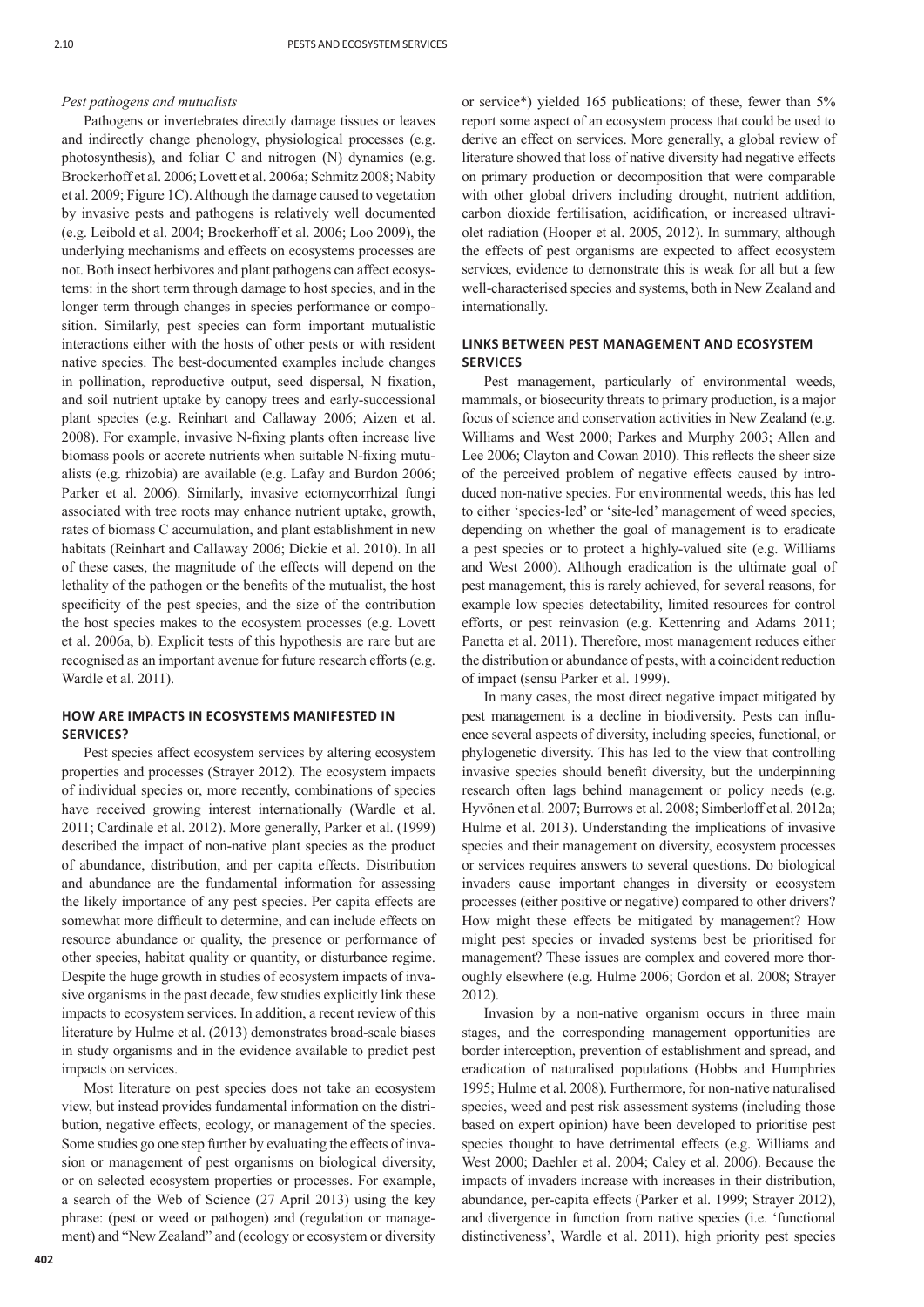typically comprise species that can dominate systems and have unique effects. Consequently, these species, with their potentially widespread naturalised populations, form the target of most pest management aimed at maintaining or enhancing ecosystem processes or services.

Some of the best-documented pest management is of introduced ungulate herbivores in New Zealand. For example, the consequences of excluding introduced mammalian herbivores (primarily deer and goats) have been studied in relatively intact natural forests throughout New Zealand (Wardle et al. 2001). These mammals were first introduced 220 years ago when the forests did not have large herbivores; they rapidly became overabundant and are now subjected to widespread control (e.g. Allen and Lee 2006). Exclusion studies (fencing to keep ungulates out) generally show an increase in the density of palatable understorey shrubs inside fenced areas and usually an increase in unpalatable understorey shrubs outside (e.g. Mason et al. 2010; see Forsyth et al. (2002) for a review of 'palatable' species). However, Wardle et al*.* (2001) used a national network of exclosures to test the hypothesis that dominance of unpalatable plant species would reduce litter quality and decomposability, thereby increasing soil C storage. Instead they found that soil C responded idiosyncratically, and they suggested this variability resulted from the multiple processes that regulate soil C storage (see also Bardgett and Wardle 2003). Whether introduced mammalian herbivores increase or decrease C sequestration in forest ecosystems will probably depend on the context, which will include the stage of forest development, soil fertility, and functional traits of the dominant tree species (Bardgett and Wardle 2003; Mason et al. 2010). In addition, direct C losses from herbivory by introduced deer in New Zealand are likely to currently affect less than 1% of forest C stocks. However, this seemingly small, short-term effect belies the potential long-term effects of deer on C sequestration and other ecosystem processes or services, because this herbivory can alter successional trajectories, reduce recruitment of tree species, and shift the relative dominance of canopy species towards unpalatable species (Coomes et al. 2003; Burrows et al. 2008). These findings support the recent recognition that the impacts of nonnative species are idiosyncratic and can vary with duration of establishment (e.g. Strayer et al. 2006; Vilà et al. 2011; Hulme et al. 2013).

Most management involves reducing the local abundance of an invader to minimise impacts at relatively small spatial scales (Coomes et al. 2003; Hulme 2006). Consequently, the spatial scales of invader effects and management actions are often mismatched, and this indicates a need to find ways to manage invaders over wide areas. This can be resolved in part through large-scale and long-term primary data collection, in combination with modelling (e.g. Gormley et al. 2012; Mason et al. 2012; Dymond et al. 2013; Ausseil et al. 2013; Caplat et al. in press). This approach can substantially improve our knowledge of pest impacts on ecosystem processes and can also determine the effectiveness of management for influencing ecosystem services; however, efforts must be prioritised; robust, quantitative approaches for scaling up impacts and the outcomes of management are rapidly emerging in the literature. For example, plant functional traits and ecosystem processes have been explicitly linked to scale up species' impacts to landscape-level ecosystem services (e.g. Lavorel and Grigulus 2012; Hulme et al. 2013).

#### *Complex outcomes of pests and their management*

An unresolved issue that illustrates the complexities involved

with managing pest species for ecosystem services is whether effects on biological diversity are congruent with services (e.g. Wardle et al. 2007; Dickie et al. 2011); in other words, if a pest is managed to mitigate its negative effects on diversity, do ecosystem services improve? For example, Dickie et al. (2011) demonstrated that when Corsican pine (*Pinus nigra*) invaded native tussock grassland there was a complex trade-off between C sequestration, soil nutrient available, and diversity. Specifically, C storage increased linearly with pine invasion, but the response of diversity was non-linear and differed among trophic groups (e.g. plant diversity was positively unimodal, or maximal, part way through the invasion). These results were nearly identical for succession (invasion) by the native shrub kānuka (*Kunzea ericoides*). In this case, optimal management for both diversity and C would not aim to produce uninvaded grassland or closedcanopy forest, but would aim for some intermediate stage.

Another complex problem concerns the non-target effects of pest management. This is a controversial topic, only mentioned superficially here. New Zealand is a world leader in both research and management of some pest organisms, and the eradication of pest mammals from islands exemplifies this (Courchamp et al. 2003). However, this management can involve the controversial large-scale use of biocides including sodium monofluoroacetate (1080) for possums (e.g. Innes and Barker 1999; Eason et al. 2011), and anticoagulants for rodents (e.g. Eason et al. 2002; Spurr et al. 2005; Hoare and Hare 2006). The negative effects of these biocides on native species or valued game species (e.g. red deer) have generated intense debate over their costs and benefits; however, their effects on ecosystem services have only recently been recognised and have not yet entered the debate. For example, does reduction in pest animal numbers also increase supporting services such as soil retention or net primary production? What remains unresolved is whether taking an ecosystem view, or explicitly managing for ecosystem services rather than pest control per se, alters the balance of costs and benefits or affects potential conflicts arising from these management activities. These examples highlight the potential conflicts and compromises that can arise when pests are managed for multiple purposes including biodiversity and ecosystem services.

### **NEXT STEPS**

Ecosystem services represent a typical 'global commons' issue. Consequently, if ecosystem services are to be improved or optimised in the face of uncertainties in the importance and magnitude of pest species impacts, well-informed management at regional to national scales will be necessary. On one hand, the abundance and distribution of many pest species have increased and will probably continue to increase, resulting in larger and more widespread ecosystem impacts (Kelly and Sullivan 2010). On the other hand, an ecosystem view of pest species and their impacts on services provides new approaches for understanding and managing pests so their future impacts can be minimised. This view necessarily includes knowledge about the likely trajectories and ecosystem processes of novel ecosystems (Hobbs et al. 2006, 2009; Seastedt et al. 2008; Mascaro et al. 2012), when to retain pest species for the restoration of services (e.g. Callaway et al. 2000; D'Antonio and Meyerson 2002), and how to manage conflicts over multiple objectives and services (e.g. Pressey et al. 2007; Liu et al. 2011). In addition, an ecosystem services approach can better explain the benefits of pest management to the public.

The following sections summarise principles or approaches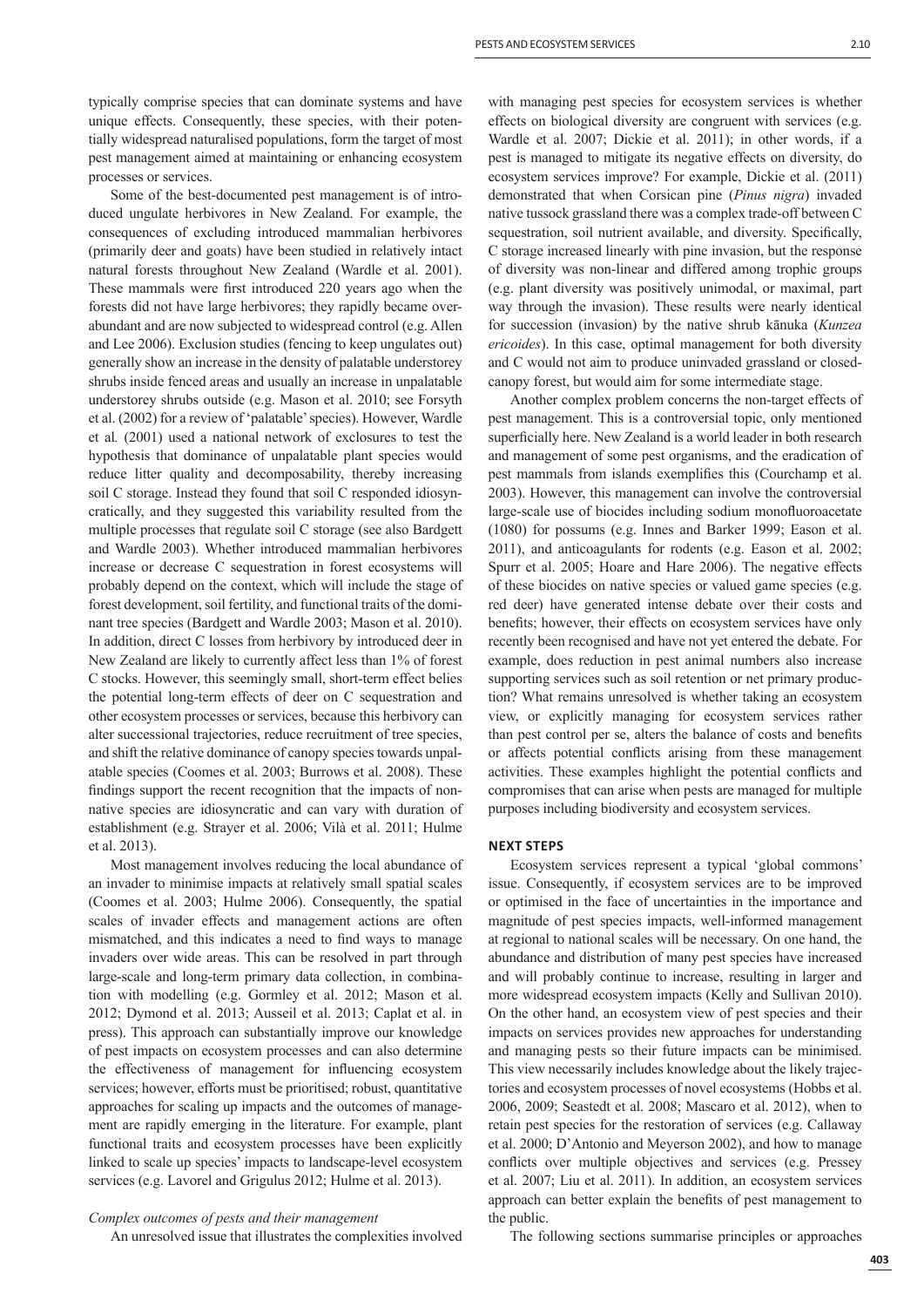that could answer important questions about how pest management can most effectively influence ecosystem services. *Where is pest management most important?*

Determining which systems are prioritised for management will depend on two things: the ecosystem services of interest, and which systems are most likely to respond to pest management. For example, where the aim is to improve C sequestration, forest systems recently disturbed and dominated by palatable woody species will probably deliver the greatest benefits from ungulate pest management (Burrows et al. 2008; Mason et al. 2010).

### *For how long should pest management be monitored?*

Most management efforts, or monitoring of responses to management, are too short to evaluate meaningful ecosystem responses. Most studies measure pest impacts and responses to management for less than 2 years, but 5–10 years or longer is more appropriate for evaluating the impacts of non-native species on ecosystems or on supporting, regulating or provisioning ecosystem services (Brown et al. 2004; Strayer et al. 2006; Tanentzap et al. 2009; Vilà et al. 2011).

### *How should differing management objectives be reconciled?*

Management for one objective, typically biodiversity maintenance, may not be congruent with other objectives, including multiple services. This requires an approach that explicitly recognises conflicts among multiple objectives, accepts the need to minimise these conflicts (Bennett et al. 2009; Nelson et al. 2009; Mason et al. 2012), and requires goals to be explicitly prioritised. More optimistically, this approach could also demonstrate additional, previously unrecognised benefits from pest management (e.g. Pejchar and Mooney 2009).

### *How do invasions interact with other drivers of change?*

Biological invasions represent one of the most important and pervasive agents of global environmental change (Vitousek et al. 1997; Mack et al. 2000; Tylianakis et al. 2008), and because these invasions and their impacts are increasing, there is an immediate need to broaden our understanding of how they influence ecosystem processes and services (Hulme et al. 2013). However, biological invaders interact with other drivers of global change such as altered land use, disturbance regimes and abiotic factors; in other words, many invasive organisms take advantage of 'gamechanging' anthropogenic changes to ecosystems (MacDougall and Turkington 2005; Didham et al. 2005; Tylianakis et al. 2008; Bauer 2012). Information on these other factors is necessary for evaluating the relative importance of pest species on ecosystem services.

# *Fundamental information is still needed*

Even the longest established and most widespread pest species in New Zealand continue to expand their geographic range and local abundance (e.g. Scotch broom, wilding conifers), so their long-term ecosystem impacts are increasing; this is exacerbated by cumulative effects (Parker et al. 1999; Strayer 2012). Although coordinated efforts to quantify the distribution and abundance of (woody) vegetation have been developed (Coomes et al. 2002; Allen et al. 2003; Lee et al. 2005), no similar efforts exist for non-native species, nor have they been attempted for key ecosystem properties. However, these would be enormously useful for assessing condition and trends in ecosystem services, including soil natural capital (e.g. Dominati et al. 2010; Robinson and Lebron 2010; Robinson et al. 2013). Such large-scale data

collection would also help prioritise management goals for invasive species and ecosystems.

An ecosystem approach to understanding the effects of biological invaders and pests can shed new light on the state of ecosystem services and how they are changing. This approach may be particularly apposite for supporting services (e.g. nutrient and water cycling, primary production), but it is also relevant for some provisioning (e.g. food and fibre, fresh water) and regulating services (e.g. soil erosion, disease regulation, pollination). Moreover, 'pests' are by definition valued less than 'non-pests' and are considered undesirable, so the obvious links to cultural services should be further developed. Recent progress in linking functional traits, species, and ecosystem processes and services (e.g. Diaz et al. 2007; Lavorel et al. 2011; Lavorel and Grigulus 2012) provides optimism for ongoing and rapid progress in the prediction and management of ecosystem services.

#### **ACKNOWLEDGEMENTS**

Much of this material was developed in discussions with colleagues including Ian Dickie, David Wardle, Gary Lovett, Norman Mason, Peter Bellingham, Larry Burrows, and Rob Allen. This chapter was supported from Core funding for Crown Research Institutes from the New Zealand Ministry of Business, Innovation and Employment's Science and Innovation Group.

#### **REFERENCES**

- Aizen MA, Morales CL, Morales JM 2008. Invasive mutualists erode native pollination webs. PLoS Biology 6: e31.
- Allen RB, Lee WG eds 2006. Biological invasions in New Zealand. Ecological Studies 186. Heidelberg, Springer. 457 p.
- Allen RB, Bellingham PJ, Wiser SK 2003. Developing a forest biodiversity monitoring approach for New Zealand. New Zealand Journal of Ecology 27: 207–220.
- Allison SD, Vitousek PM 2004. Rapid nutrient cycling in leaf litter from invasive plants in Hawai'i. Oecologia 141: 612–619.
- Ausseil AG, Dymond JR, Kirschbaum MUF, Andrew RM, Parfitt RL 2013. Assessment of multiple ecosystem services in New Zealand at the catchment scale. Environmental Modelling & Software 43: 37-48.
- Bardgett RD, Wardle DA 2003. Herbivore mediated linkages between aboveground and belowground communities. Ecology 84: 2258–2268.
- Barlow ND, French RA, Pearson JF 1986. Population ecology of *Wiseana cervinata*, a pasture pest in New Zealand. Journal of Applied Ecology 23: 415–431.
- Bauer JT 2012. Invasive species: 'back-seat drivers' of ecosystem change? Biological Invasions 14: 1295–1304.
- Bellingham PJ, Wiser SK, Hall GMJ, Allen RB, Alley JC, Suisted PA 1999. Impacts of possum browsing on the long-term maintenance of forest biodiversity. Science for Conservation 103. Wellington, Department of Conservation.
- Bennett EM, Peterson GD, Gordon LJ 2009. Understanding relationships among multiple ecosystem services. Ecology Letters 12: 1394–1404.
- Blumenthal D, Mitchell CE, Pysek P, Jarosik V 2009. Synergy between pathogen release and resource availability in plant invasion. Proceedings of the National Academy of Sciences (USA) 106: 7899–7904.
- Brockerhoff EG, Liebhold, AM, Jactel H 2006. The ecology of forest insect invasions and advances in their management. Canadian Journal of Forest Research 36: 263–268.
- Brown JA, Harris S, Timmins SM 2004. Estimating the maximum interval between repeat surveys. Austral Ecology 29: 631–636.
- Burrows LE, Peltzer DA, Bellingham PJ, Allen RB 2008. Effects of the control of introduced wild animal herbivores on carbon stocks. Landcare Research Contract Report LC0708/087 for the Department of Conservation Policy Group. 64 p.
- Caley P, Lonsdale WM, Pheloung PC 2006. Quantifying uncertainty in predictions of invasiveness, with emphasis on weed risk assessment. Biological Invasions 8: 1595–1604.
- Callaway RM, Kikvidze Z, Kikodze D 2000. Facilitation by unpalatable weeds may conserve plant diversity in overgrazed meadows in the Caucasus Mountains. Oikos 89: 275–282.
- Campbell DJ 1990. Changes in structure and composition of a New Zealand lowland forest inhabited by brushtail possums. Pacific Science 44: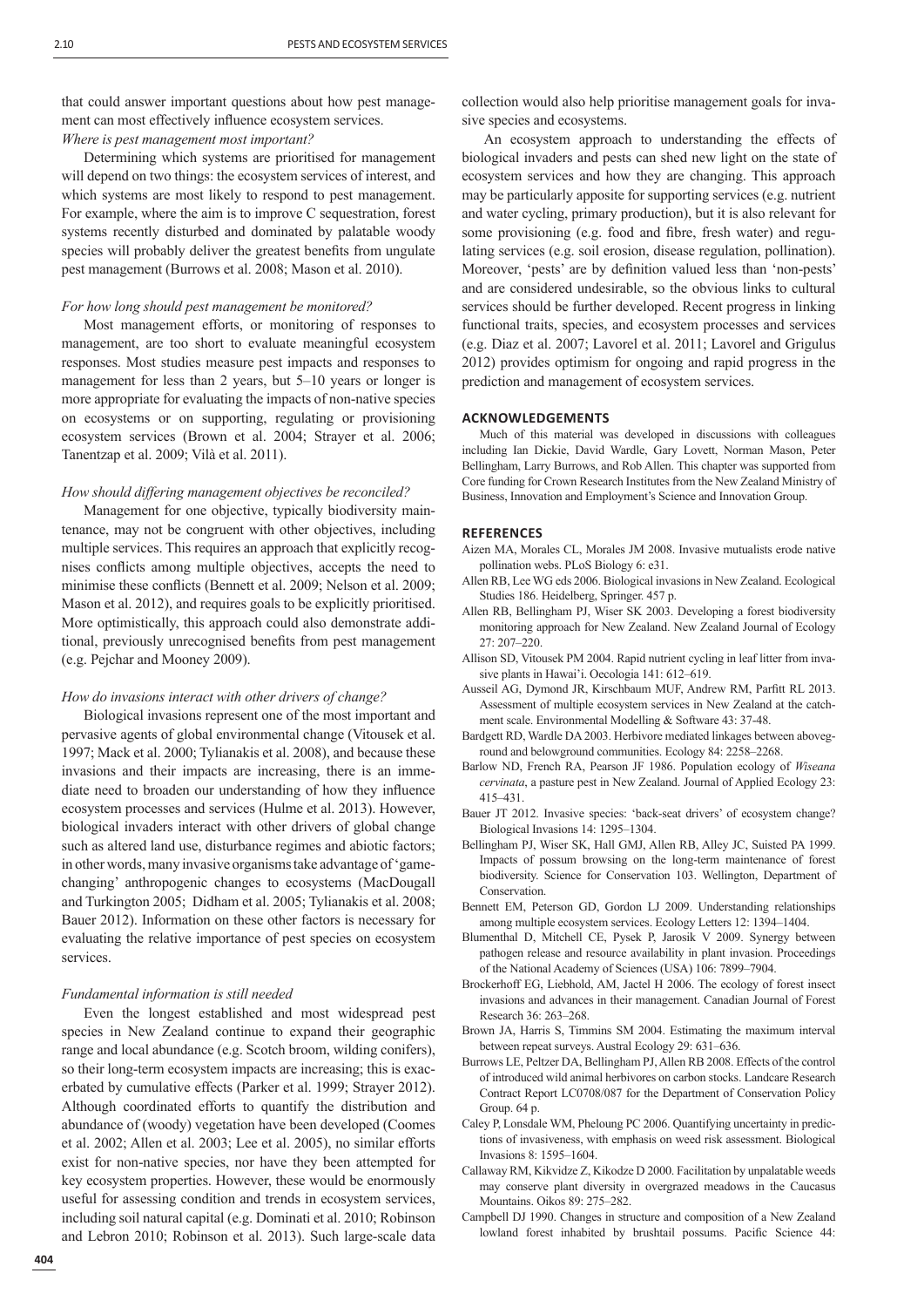277–296.

- Cardinale BJ, Duffy JE, Gonzalez A, Hooper DU, Perrings C, Venail P, Narwani A, Mace GM, Timan D, Wardle DA, Kinzig AP, Daily GC, Loreau M, Grace JB, Larigauderie A, Srivastava DS, Naeem S 2012. Biodiversity loss and its impact on humanity. Nature 486: 59–67.
- Clayton R, Cowan P 2010. Management of animal and plant pests in New Zealand – patterns of control and monitoring by regional agencies. Wildlife Research 37: 360–371.
- Condeso TE, Meentemeyer RK 2007. Effects of landscape heterogeneity on the emerging forest disease sudden oak death. Journal of Ecology 95: 364–375.
- Coomes DA, Allen RB, Scott NA, Goulding C, Beets P 2002. Designing systems to monitor carbon stocks in forests and shrublands. Forest Ecology and Management 164: 89–108.
- Coomes DA, Allen RB, Forsyth DM, Lee WG 2003. Factors preventing the recovery of New Zealand forests following control of invasive deer. Conservation Biology 17: 450–459.
- Courchamp F, Chapuis JL, Pascal M 2003. Mammal invaders on islands: impact, control and control impact. Biological Reviews 78: 347–383.
- Cowan PE 2001. Advances in New Zealand mammalogy 1990–2000: Brushtail possum. Journal of the Royal Society of New Zealand 31: 15–29.
- Cowan PE 2005. Brushtail possum. In: King CM ed. The handbook of New Zealand mammals. 2nd edn. Melbourne, Oxford University Press. Pp. 56–80.
- Craig J, Anderson S, Clout M, Creese B, Mitchell N, Ogden J, Ussher G 2000. Conservation issues in New Zealand. Annual Review of Ecology and Systematics 31: 61–78.
- Daehler CC, Denslow JS, Ansari S and Kuo H-C 2004. A risk assessment system for screening out invasive pest plants from Hawaii and other Pacific islands. Conservation Biology 18: 360–368.
- D'Antonio C, Meyerson LA 2002. Exotic plant species as problems and solutions in ecological restoration: a synthesis. Restoration Ecology 10: 703–713.
- Diaz S, Lavorel S, de Bello F, Quetier F, Grigulis K, Robson TM 2007. Incorporating plant functional diversity effects in ecosystem service assessments. Proceedings of the National Academy of Sciences (USA) 104: 20684–20689.
- De Deyn GB, Cornelissen JHC, Bardgett RD 2008. Plant functional traits and soil carbon sequestration in contrasting biomes. Ecology Letters 11: 516–531.
- De Vries W, Reinds G, Gundersen P, Sterba H 2006. The impact of nitrogen deposition on carbon sequestration in European forests and forest soils. Global Change Biology 12: 1151–1173.
- Dickie IA, Bolstridge N, Cooper J, Peltzer DA 2010. Symbiotic co-invasion of *Pinus* and its mycorrhizal associates. New Phytologist 187: 475–484.
- Dickie IA, Burrows LE, Yeates GW, St. John MG, Hunt JE, Peltzer DA, Scott JT, Orwin KH, Stevenson B, Rillig MC, Aislabie J, Barbour MM, Kirschbaum MUF 2011. Ecosystem service and biodiversity tradeoffs in two woody successions. Journal of Applied Ecology 48: 926–934.
- Didham RK, Tylianakis JM, Hutchinson MA, Ewers RM, Gennel NJ 2005. Are invasive species the drivers of ecological change? Trends in Ecology and Evolution 20: 470–475.
- Didham RK, Tylianakis JM, Gemmell NJ, Rand TA, Ewers RM 2007. Interactive effects of habitat modification and species invasion on native species decline. Trends in Ecology and Evolution 22: 489–496.
- Dominati E, Patterson M, Mackay A 2010. A framework for classifying and quantifying the natural capital and ecosystem services of soils. Ecological Economics 69: 1858–1868.
- Dymond JR, Ausseil A-G, Parfitt RL, Herzig A, McDowell RW 2013. Nitrate and phosphorus leaching in New Zealand: a national perspective. New Zealand Journal of Agricultural Research 56: 49–59.
- Eason CT, Murphy EC, Wright GR, Spurr EB 2002. Assessment of risks of brodifacoum to non-target birds and mammals in New Zealand. Ecotoxicology 11: 35–48.
- Eason C, Miller A, Ogilvie S, Fairweather A 2011. An updated review of the toxicology and ecotoxicology of sodium fluoroacetate (1080) in relation to its use as a pest control tool in New Zealand. New Zealand Journal of Ecology 35: 1–20.
- Ehrenfeld JG 2003. Effects of exotic plant invasions on soil nutrient cycling processes. Ecosystems 6: 503–523.
- Ellison AM, Bank MS, Clinton BD, Colburn EA, Elliott K, Ford CR, Foster DR, Kloeppel BD, Knoepp JD, Lovett GM, Mohan J, Orwig DA, Rodenhouse NL, Sobczak WV, Stinson KA, Stone JK, Swan CM, Thompson J, Von Holle B, Webster JR 2005. Loss of foundation species: consequences for

the structure and dynamics of forested ecosystems. Frontiers in Ecology and the Environment 3: 479–486.

- Forsyth DM, Coomes DA, Nugent G, Hall GMJ 2002. The diet and diet preferences of ungulates (Order: Artiodactyla) in New Zealand. New Zealand Journal of Zoology 29: 323–343.
- Gordon DR, Onderdonk DA, Fox, AM, Stocker RK 2008. Consistent accuracy of the Australian Weed Risk Assessment across varied geographies. Diversity and Distributions 14: 234–242.
- Gormley AM, Holland PE, Pech RP, Thomson C, Reddiex B 2012. Impacts of an invasive herbivore on indigenous forests. Journal of Applied Ecology 49: 1296–1305.
- Harper JL 1977. Population biology of plants. San Diego, Academic Press.
- Hoare JM, Hare KM 2006. The impact of brodifacoum on non-target wildlife: gaps in knowledge. New Zealand Journal of Ecology 30: 157–167.
- Hobbs RJ, Humphries SE 1995. An integrated approach to the ecology and management of plant invasions. Conservation Biology 9: 761–770.
- Hobbs RJ, Arico S, Aronson J, Baron JS, Bridgewater P, Cramer VA, Zobel M 2006. Novel ecosystems: theoretical and management aspects of the new ecological world order. Global Ecology and Biogeography 15: 1–7.
- Hobbs RJ, Higgs E, Harris JA 2009. Novel ecosystems: implications for conservation and restoration. Trends in Ecology and Evolution 24: 599–605.
- Hooper DU, Chapin III FS, Ewel JJ, HActor A, Inchausti P, Lavorel S, Lawton JH, Lodge DM, Loreau M, Naeem S, Schmid B, Setala H, Symstad AH, Vandermeer J, Wardle DA 2005. Effects of biodiversity on ecosystem functioning: a consensus of current knowledge. Ecological Monographs 75: 3–35
- Hooper DU, Adair EC, Cardinale BJ, Byrnes JE, Hungate BA, Matulich KL, Gonzalez A, Duffy JE, Gamfeldt L, O'Connor MI 2012. A global synthesis reveals biodiversity loss as a major driver of ecosystem change. Nature 486: 105–108.
- Hulme PE 2006. Beyond control: wider implications for the management of biological invasions. Journal of Applied Ecology 43: 835–847.
- Hulme PE, Bacher S, Kenis M et al. 2008. Grasping at the routes of biological invasions: a framework for integrating pathways into policy. Journal of Applied Ecology 45: 403–414.
- Hulme PE, Pyšek P, Jarošík V, Pergl J, Schaffner U, Vila M 2013. Bias and error in understanding plant invasion impacts. Trends in Ecology and Evolution 28: 212–218.
- Husheer SW, Robertson AW, Coomes DA, Frampton CM 2006. Herbivory and plant competition reduce mountain beech seedling growth and establishment in New Zealand. Plant Ecology 183: 245–256.
- Hyvönen R, Agren G, Linder S, Persson T, Cotrufo MF, Ekblad A, Freeman M, Grelle A, Janssens IA, Jarvis PG, Kellomäki S, Lindroth A, Loustau D, Lundmark T, Norby RJ, Oren R, Pilegaard K, Ryan MG, Sigurdsson BD, Strömgren M, Van Oijen M, Wallin G 2007. The likely impact of elevated CO<sub>2</sub>, nitrogen deposition, increased temperature and management on carbon sequestration in temperate and boreal forest ecosystems: a literature review. New Phytologist 173: 463–480.
- Innes J, Barker G 1999. Ecological consequences of toxin use for mammalian pest control in New Zealand: an overview. New Zealand Journal of Ecology 23: 111–127.
- Jackson RB, Banner JL, Jobbagy EG, Pockman WT, Wall DH 2002. Ecosystem carbon loss with woody plant invasion of grasslands. Nature 418: 623–626.
- Kelly D, Sullivan JJ 2010. Life histories, dispersal, invasions, and global change: progress and prospects in New Zealand ecology, 1989–2029. New Zealand Journal of Ecology 34: 207–217.
- Kettenring, KM, Adams CR 2011. Lessons learned from invasive plant control experiments: a systematic review and meta-analysis. Journal of Applied Ecology 48: 970–979.
- King CM ed. 2005. The handbook of New Zealand mammals. 2nd edn. Melbourne, Oxford University Press.
- Kurokawa H, Peltzer DA, Wardle DA 2010. Plant ecophysiological traits, leaf palatability and litter decomposability of co-occurring native and invasive N-fixing species in a shrub community of New Zealand. Functional Ecology 24: 513–523.
- Lafay B, Burdon JJ 2006. Molecular diversity of rhizobia nodulating the invasive legume *Cytisus scoparius* in Australia. Journal of Applied Microbiology 100: 1228–1238.
- Larson BMH, Kueffer C, the ZiF Working Group on Ecological Novelty 2013. Managing invasive species amidst high uncertainty and novelty. Trends in Ecology and Evolution 28: 255–256.
- Lavorel S, Grigulis K 2012. How fundamental plant functional trait relationships scale-up to trade-offs and synergies in ecosystem services. Journal of Ecology 100: 128–140.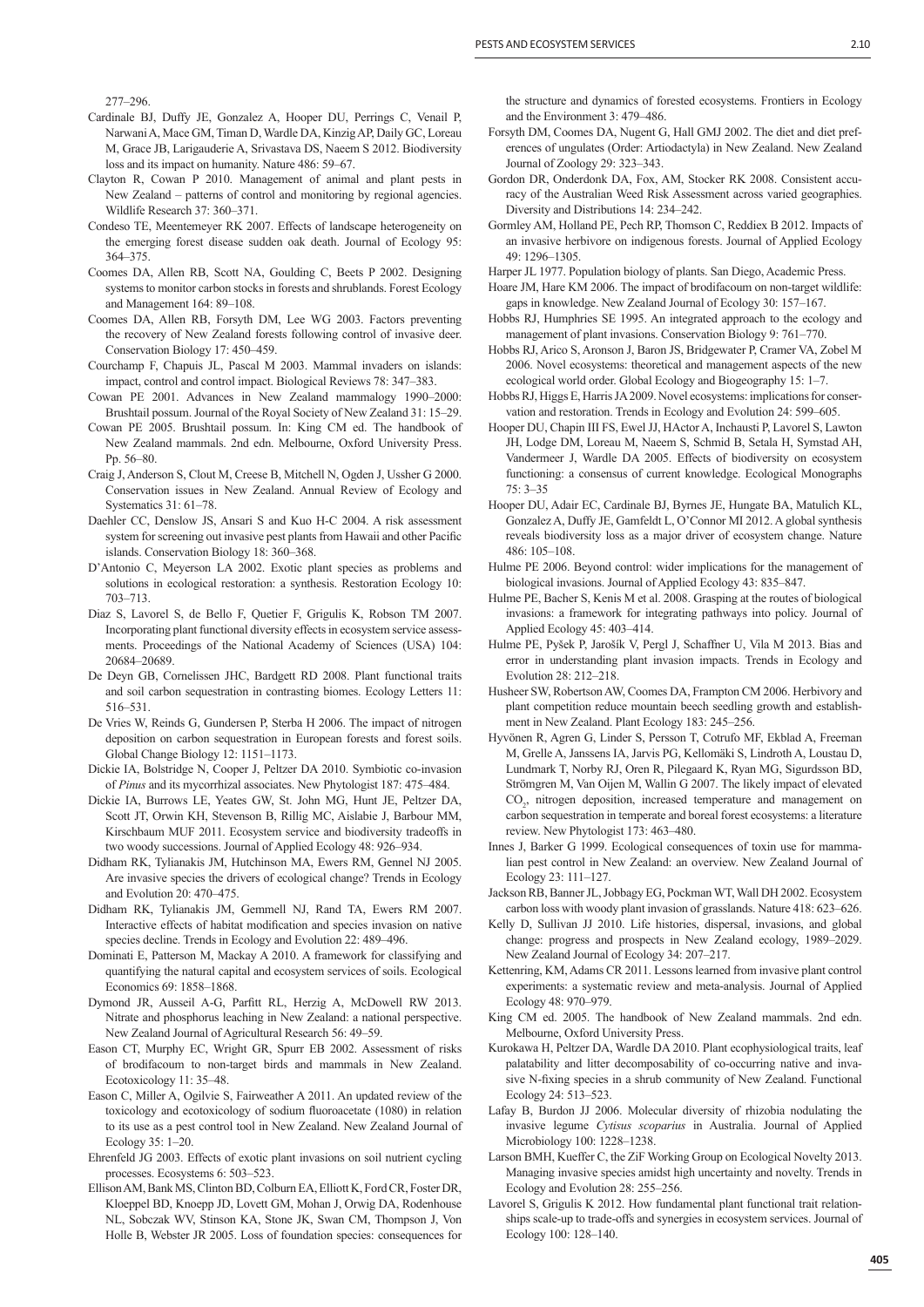- Lavorel S, Grigulis K, Lamarque P, Colace M-P, Garden D, Girel J, Pellet , Douzet R 2011. Using plant functional traits to understand the landscape distribution of multiple ecosystem services. Journal of Ecology 99: 135–147.
- Lee WG, McGlone M, Wright EF 2005. Biodiversity inventory and monitoring: a review of national and international systems and a proposed framework for future biodiversity monitoring by the Department of Conservation. Landcare Research Contract Report LC0405/122. Lincoln, Landcare Research. 216 p.
- Leibold MA, Holyoak M, Mouquet N, Amarasekare P, Chase JM, Hoopes MF, Holt RD, Shurin JB, Law R, Tilman D, Loreau M, Gonzalez A 2004. The metacommunity concept: a framework for multi-scale community ecology. Ecology Letters 7: 601–613.
- Leishman MR, Haslehurst T, Areas A, Baruch Z 2007. Leaf trait relationships of native and invasive plants: community- and global-scale comparisons. New Phytologist 176: 635–643.
- Levine JM, D'Antonio CM, Dukes JS, Griguls K, Lavorel S 2003. Mechanisms underlying the impacts of exotic plant invasions. Proceedings of the Royal Society B: Biological Sciences 270: 775–781.
- Liao C, Peng R, Luo Y, Zhou X, Wu X, Fang C, Chen J, Li B 2008. Altered ecosystem carbon and nitrogen cycles by plant invasion: a meta-analysis. New Phytologist 177: 706–714.
- Litton CM, Sandquist DR, Cordell S 2008. A non-native invasive grass increases soil carbon flux in a Hawaiian tropical dry forest. Global Change Biology 14: 726–739.
- Liu S, Sheppard A, Kriticos D, Cook D 2011. Incorporating uncertainty and social values in managing invasive alien species: a deliberative multicriteria evaluation approach. Biological Invasions 13: 2323–2337.
- Loo JA 2009. Ecological impacts of non-indigenous invasive fungi as forest pathogens. Biological Invasions 11: 81–96.
- Lovett GM, Canham CD, Arthur MA, Weathers KC, Fitzhugh RD 2006a. Forest ecosystem responses to exotic pests and pathogens in eastern North America. BioScience 56: 395–405.
- Lovett GM, Cole JJ, Pace ML 2006b. Is net ecosystem production equal to ecosystem carbon accumulation? Ecosystems 9: 152–155.
- MacDougall AS, Turkington R 2005. Are invasive species the drivers or passengers of change in degraded ecosystems? Ecology 86: 42–55.
- Mack RN, Simberloff D, Lonsdale WM, Evans H, Clout M, Bazzaz FA 2000. Biotic invasions: causes, epidemiology, global consequences, and control. Ecological Applications 10: 689–710.
- Mascaro J, Hughes RF, Schnitzer SA 2012. Novel forests maintain ecosystem processes after the decline of native tree species. Ecological Monographs 82: 221–228.
- Mason NWH, Richardson SJ, Peltzer DA, Bellingham PJ, Allen RB 2010. Contextual dependence of herbivore exclusion effects on aggregate functional traits and functional diversity in New Zealand's indigenous forests. Journal of Ecology 98: 1422–1433.
- Mason NWH, Ausseil, AGE, Dymond JR, Overton JM, Price R, Carswell FE 2012. Will use of non-biodiversity objectives to select areas for ecological restoration always compromise biodiversity gains? Biological Conservation 155: 157–168.
- Millennium Ecosystem Assessment 2005. Ecosystems and human well-being: synthesis. Washington, DC, Island Press.
- Mitchell CE, Agrawal AA, Bever JD, Gilbert GS, Hufbauer RA, Klironomos JN, Maron JL, Morris WF, Parker IM, Power AG, Seabloom EW, Torchin ME, Vázquez DP 2006. Biotic interactions and plant invasions. Ecology Letters 9: 726–740.
- Nabity PD, Zavala JA, DeLucia EH 2009. Indirect suppression of photosynthesis on individual leaves by arthropod herbivory. Annals of Botany 103: 655–663.
- Nelson E, Mendoza G, Regetz J, Polasky S, Tallis H, Cameron D, Chan KM, Daily GC, Goldstein J, Kareiva PM, Lonsdorf E, Naidoo R, Ricketts TH, Shaw M 2009. Modeling multiple ecosystem services, biodiversity conservation, commodity production, and tradeoffs at landscape scales. Frontiers in Ecology and the Environment 7: 4–11.
- Nugent G, Fraser W, Sweetapple P 2001. Top down or bottom up? Comparing the impacts of introduced arboreal possums and 'terrestrial' ruminants on native forest in New Zealand. Biological Conservation 99: 65–79.
- Panetta FD, Cacho O, Hester S, Sims-Chilton N, Brooks S 2011. Estimating and influencing the duration of weed eradication programmes. Journal of Applied Ecology 48: 980–988.
- Parker IM, Simberloff D, Lonsdale WM, Goodell K, Wonham M, Kareiva PM, Williamson MH, Von Holle B, Moyle PB, Byers JE, Goldwasser L 1999. Impact: Toward a framework for understanding the ecological effects of

invaders. Biological Invasions 1: 3–19.

- Parker MA, Malek W, Parker IM 2006. Growth of an invasive legume is symbiont limited in newly occupied habitats. Diversity and Distributions 12: 563–571.
- Parkes J, Murphy E. 2003. Management of introduced mammals in New Zealand. New Zealand Journal of Zoology 30: 335–359.
- Pejchar L, Mooney HA 2009. Invasive species, ecosystem services and human well-being. Trends in Ecology and Evolution 24: 497–504.
- Peltzer DA, Bellingham PJ, Kurokawa H, Walker LR, Wardle, DA, Yeates GW 2009. Punching above their weight: low-biomass non-native plant species alter soil properties during primary succession. Oikos 118: 1001–1014.
- Peltzer DA, Allen RB, Lovett GM, Wardle DA, Whitehead D 2010. Effects of biological invasions on forest carbon sequestration. Global Change Biology 16: 732–746.
- Pressey RL, Cabeza M, Watts ME, Cowling RM, Wilson KA 2007. Conservation planning in a changing world. Trends in Ecology and Evolution 22: 583–592.
- Reinhart KO, Callaway RM 2006. Soil biota and invasive plants. New Phytologist 170: 445–457.
- Robinson DA, Lebron I 2010. On the natural capital and ecosystem services of soils. Ecological Economics 70: 137–138.
- Robinson DA, Hockley N, Cooper DM, Emmett BA, Keith AM, Lebron I, Reynolds B, Tipping E, Tye AM, Watts CW, Whalley WR, Black HIJ, Warren GP, Robinson JS 2013. Natural capital and ecosystem services, developing an appropriate soils framework as a basis for valuation. Soil Biology and Biochemistry 57: 1023–1033.
- Sax DF, Stachowicz JJ, Brown JH et al. 2007. Ecological and evolutionary insights from species invasions. Trends in Ecology and Evolution 22: 465–471.
- Schmitz O 2008. Herbivory from individuals to ecosystems. Annual Review of Ecology, Evolution and Systematics 39: 133–152.
- Seastedt TR, Hobbs RJ, Suding KN, 2008. Management of novel ecosystems: are novel approaches required? Frontiers in Ecology and the Environment 6: 547–553.
- Simberloff D, Martin JL, Genovesi P, Maris V, Wardle DA, Aronson J, Courchamp F, Galil B, Garcia-Berthou E, Pascal M, Pysek P, Sousa R, Tabacchi E, Vilá M 2012a. Impacts of biological invasions: what's what and the way forward. Trends in Ecology and Evolution 27: 58–66.
- Simberloff D, Souza L, Nunez MA, Barrios-Garcia MN, Bunn W 2012b. The natives are restless, but not often and mostly when disturbed. Ecology 93: 598–607.
- Simberloff D, Maris V, Martin J-L. 2013. Inaction  $\neq$  caution: response to Larson, Kueffer, and the ZiF Working Group on Ecological Novelty. Trends in Ecology and Evolution 28: 257.
- Spurr EB, Maitland MJ, Taylor GE, Wright GRG, Radford CD, Brown LE 2005. Residues of brodifacoum and other anticoagulant pesticides in target and non-target species, Nelson Lakes National Park, New Zealand. New Zealand Journal of Zoology 32: 237–249.
- Strayer DL 2012. Eight questions about invasions and ecosystem functioning. Ecology Letters 15: 1199–1210.
- Strayer DL, Eviner VT, Jeschke JM, Pace ML 2006. Understanding the longterm effects of species invasions. Trends in Ecology and Evolution 21: 645–651.
- Sullivan JJ, Williams PA, Timmins SM 2007. Secondary forest succession differs through naturalised gorse and native kānuka near Wellington and Nelson. New Zealand Journal of Ecology 31: 22–38.
- Sutherland S 2004. What makes a weed a weed: life history traits of native and exotic plants in the USA. Oecologia 141: 24–39.
- Tanentzap AJ, Burrows LE, Lee WG, Nugent G, Maxwell JM, Coomes DA 2009. Landscape-level vegetation recovery from herbivory: progress after four decades of invasive red deer control. Journal of Applied Ecology 46: 1064–1072.
- Tylianakis JM, Didham RK, Bascompte J, Wardle DA 2008. Global change and species interactions in terrestrial ecosystems. Ecology Letters 11: 1351–1363.
- UK National Ecosystem Assessment. 2011 The UK National Ecosystem Assessment technical report. Cambridge, UK, UNEP-WCMC. http:// uknea.unep-wcmc.org/
- van der Putten WH, Klironomos JN, Wardle DA 2007. Microbial ecology of biological invasions. The International Society for Microbial Ecology Journal 1: 28–37.
- Vilà M, Espinar JL, Hejda M, Hulme PE, Jarošík V, Maron JL, Pergl J, Schaffner U, Sun Y Pyšek P 2011. Ecological impacts of invasive alien plants: a meta-analysis of their effects on species, communities and